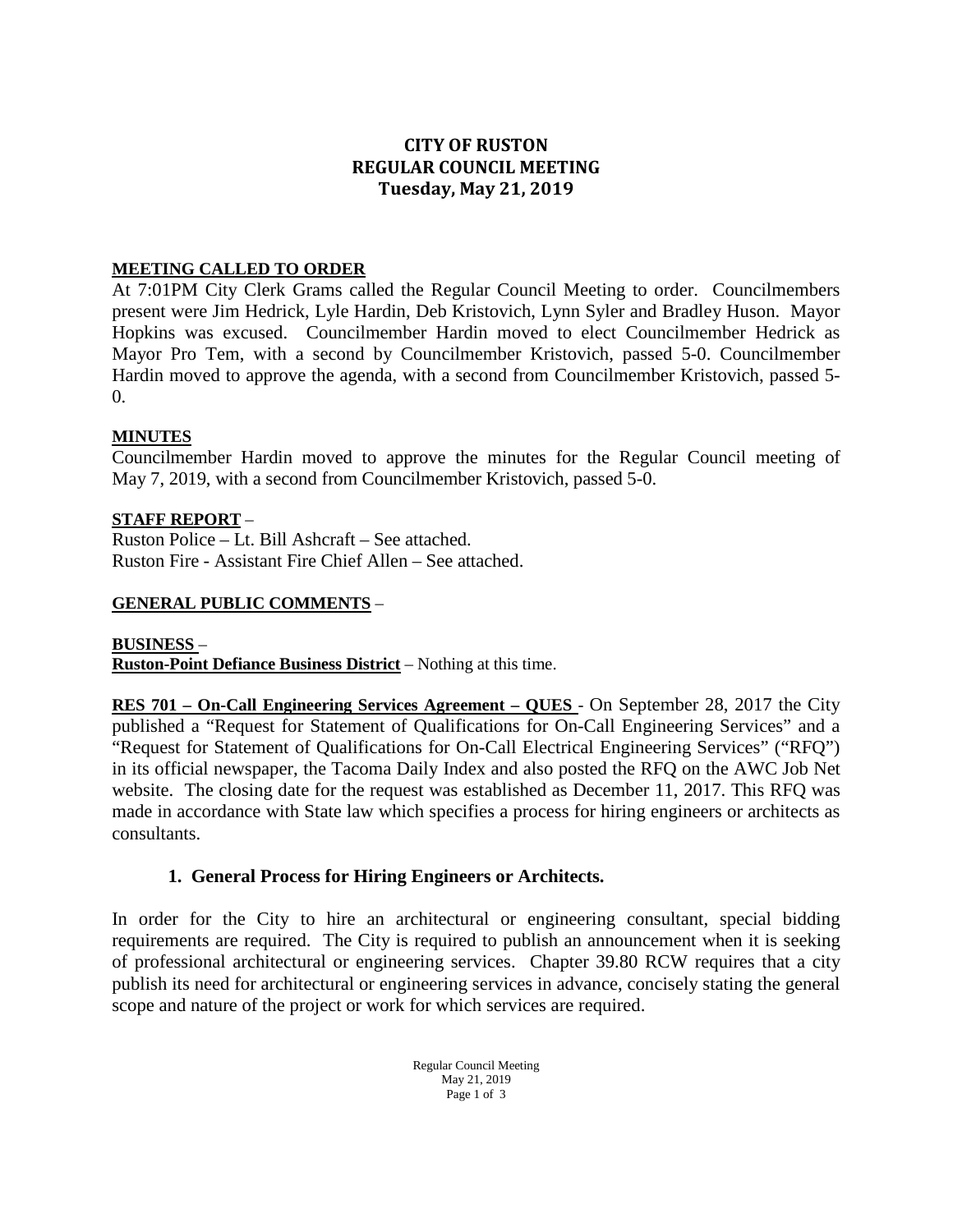CITY OF RUSTON Regular Council Minutes May 21, 2019

Compliance with this requirement may be accomplished by either: (1) publishing an announcement each time the service is needed; or (2) announcing generally to the public the city's projected requirements for any category or type of engineering or architectural service. Once the RFQ materials are received, Ruston evaluates the qualifications and performance data it has on file along with the information submitted regarding a proposed project. Following the evaluation, the city invites one or more firms to meet with its officials to discuss the project and the relative benefits of various methods of providing the desired services. The city then selects the firm "most highly qualified" to provide the required services from among those firms. The price or cost of the service may not be considered by the city when determining which firm is the most highly qualified. After the most qualified firm has been chosen, the city negotiates a contract with that firm for the services at a price that it determines is fair and reasonable, considering the estimated value of the services to be rendered, as well as the scope and complexity of the project.

# **2. Renewal with the City's current "Electrical Engineer" with an expansion of services to include general civil engineering services is recommended.**

Ruston received five responses to the published RFQs. After a review of all of the submitted materials, the Mayor has determined that Quanta Utility Engineering Services, Inc. (QUES) is the "most qualified." QUES has been serving as the City Electrical Engineer (formerly under the company name as "North Sky") for many years and has agreed to maintain a similar contract as had been in place previously. The attached contract is the City's standard consultant contract, which has been negotiated with slight modifications with the QUES attorneys. It has been executed by QUES. The contract is for the firm to provide on-call professional engineering services, including electrical and civil, to the City for an amount not to exceed \$100,000 (one hundred thousand dollars) in any calendar year with the hourly rates set forth in Exhibit A. The contract expires on December 31, 2021. The contract requires that the firm provide to the City evidence, in the form of a Certificate of Insurance showing the contract limits set forth on page 4, before beginning work. The maximum contract price is \$100,000 per calendar year through the end of 2021. Councilmember Hardin moved to approve Resolution 701, with a second from Councilmember Kristovich, passed 5-0.

**PAYROLL** – Councilmember Hardin moved to approve Payroll, with a second from Councilmember Kristovich, passed 5-0.

**MAYOR'S TIME** – Was excused.

Regular Council Meeting May 21, 2019 Page 2 of 3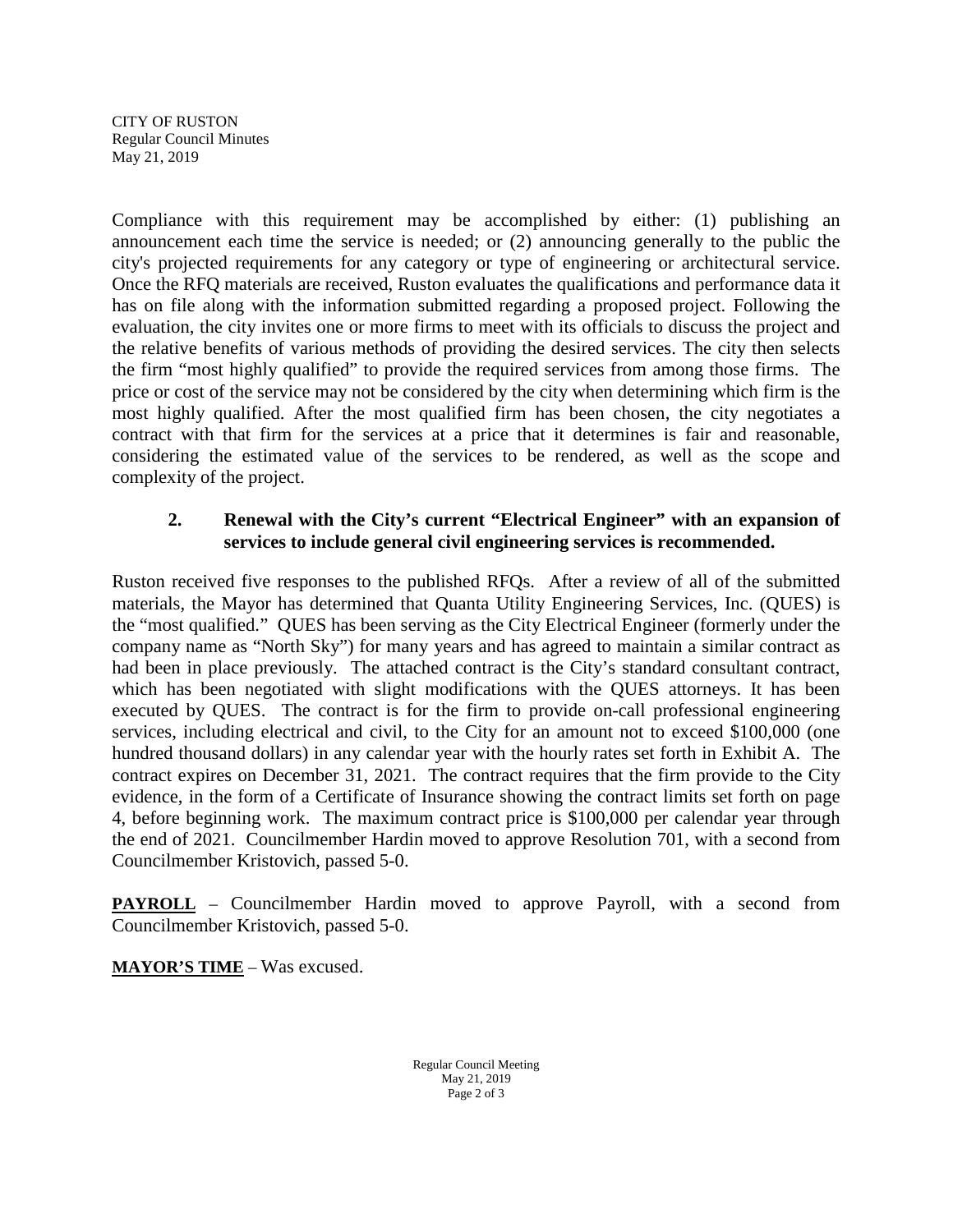CITY OF RUSTON Regular Council Minutes May 21, 2019

#### **COUNCIL TIME –**

**Councilmember Hedrick** – Publicly thanked Ray Johnson, Public Works, for his time cleaning up Rust Park and the restrooms in preparation of Councilmember Hedrick's daughter's 9<sup>th</sup> birthday party on Sunday, May 19<sup>th</sup>. Councilmember Hedrick reminded everyone that the  $4<sup>th</sup>$  of July Bicycle Parade will take place a 51<sup>st</sup> and Winnifred on July 4<sup>th</sup> at 12PM. Councilmember Hedrick shared his concerns regarding homelessness in the City of Ruston and what efforts were being directed to this potentially growing problem. Lt. Ashcraft shared the Ruston Police Department's approach was to proactively make contact and advise where social services and assistance could be obtained.

**Councilmember Hardin** – Wanted to follow up on the parking plan and traffic routes for Taste of Tacoma which is to take place June 21-23. Lt. Ashcraft and Chief Bautista have met with Metro Parks and note that Metro Parks plans to use the parking lot below. More to come.

**Councilmember Kristovich** – Nothing at this time.

**Councilmember Syler** – Nothing at this time.

**Councilmember Huson** – As a property owner of over 25 years, Councilmember Huson is not a fan of the Taste of Tacoma. In past years Councilmember Huson has found used and unused condoms, diapers, food and garbage in his yard. People have parked in his driveway and in his yard destroying vegetation. Councilmember Huson is usually out of town during this time and looks forward to another dazzling Taste of Tacoma and all the surprises that will come with it.

#### **MEETING AJOURNED** -

At 7:21PM Councilmember Hardin moved to adjourn. with a second from Councilmember Kristovich passed 5-0.

Mayor Bruce Hopkins

\_\_\_\_\_\_\_\_\_\_\_\_\_\_\_\_\_\_\_\_\_\_\_\_\_\_

ATTEST: \_\_\_\_\_\_\_\_\_\_\_\_\_\_\_\_\_\_\_\_\_\_\_\_\_\_\_\_

Judy Grams

Regular Council Meeting May 21, 2019 Page 3of 3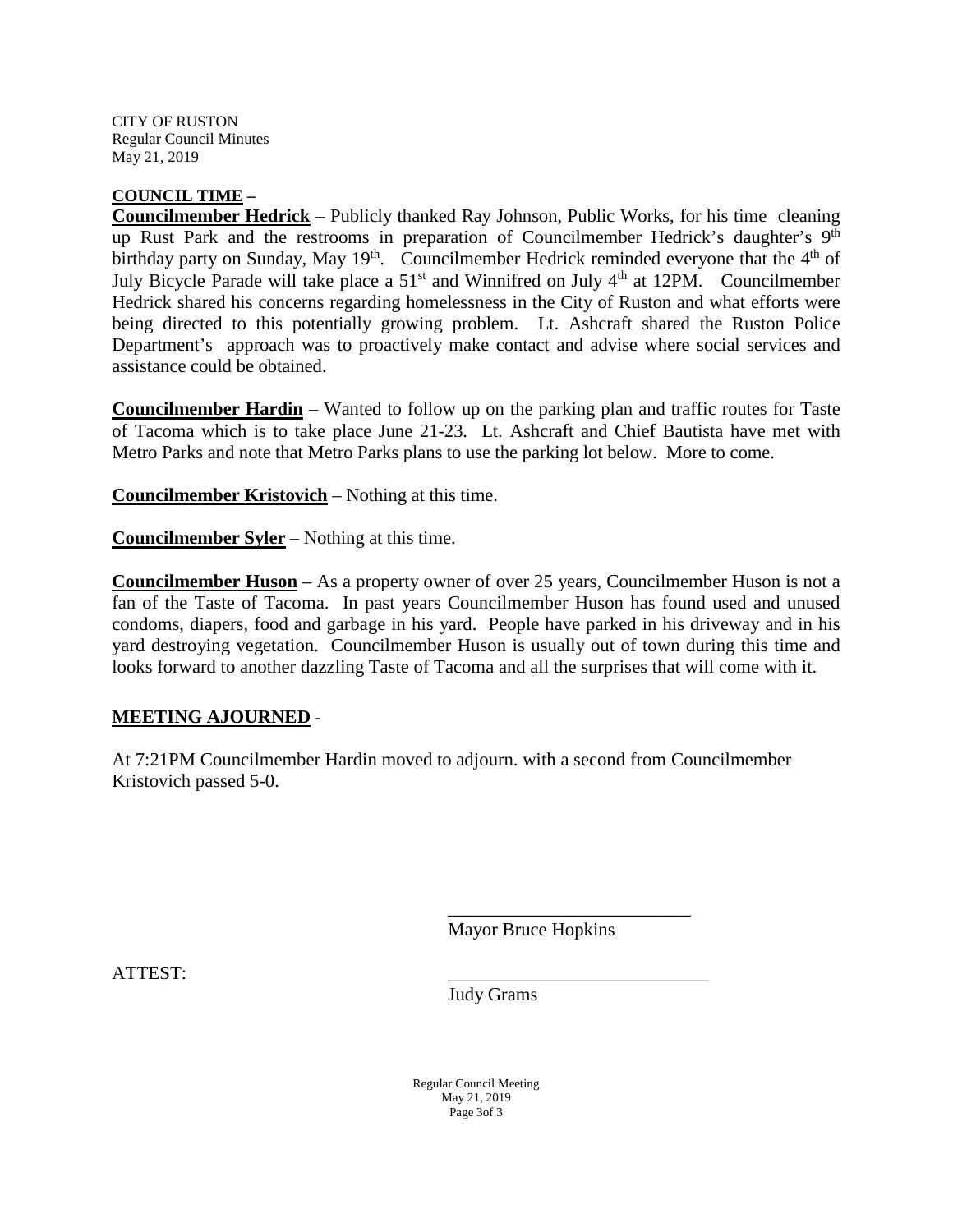

# **Chief's Report** Presented by Lt. William Ashcraft **Ruston Police Department Tuesday, May 21, 2019**

During the month of April 2019, the Police Department responded to 119 calls for service in Ruston. This call volume has decreased slightly from the previous month. We attribute it to the vacation of one of our full-time officers (in Europe to visit family) and a slight increase in DUI and other felony arrests.

## Also:

- Officer Shawn Hoey received a life-saving award from the Tacoma School District for acting quickly to stop a femoral artery injury on man who was attempting to burglarize one of their school properties.
- The Department is preparing for the impact of The Taste of Tacoma event in June. In the May newsletter we solicited input from residents on how to make the closures and restrictions less burdensome; to date we have not received any responses.
- Chief Bautista is currently in Spokane attending the Washington Association of Sheriffs and Police Chiefs. He was one of 3 scholarship recipients which paid for all lodging and conference fees.

Prepared by